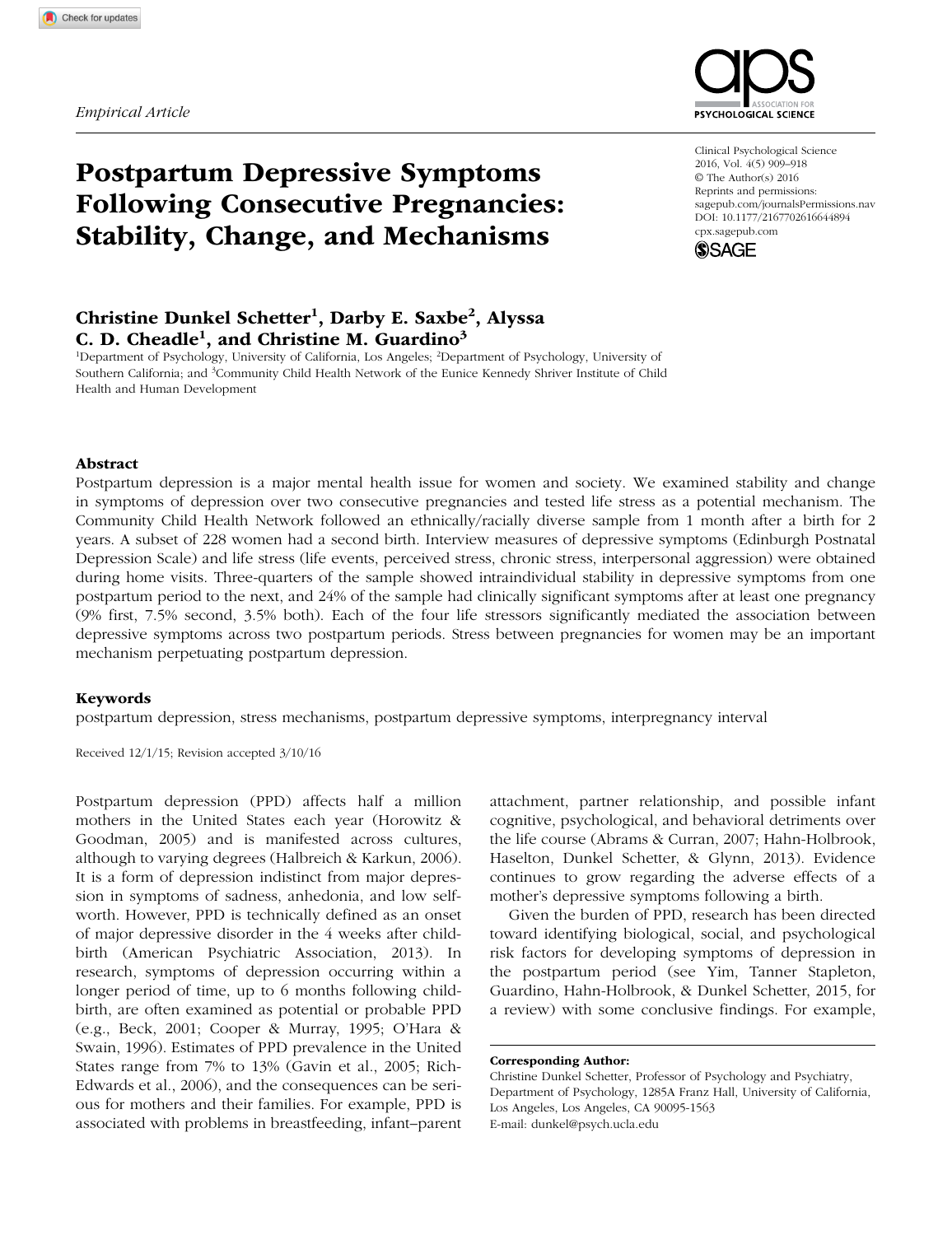one meta-analysis of 11 studies found that a history of nonpuerperal depression is a clear and important risk factor for PPD (Beck, 2001; see also O'Hara & Swain, 1996). However, there is little systematic evidence concerning whether postpartum depressive symptoms following one pregnancy are associated with depressive symptoms following subsequent pregnancies, yet most women have more than one child. Thus, although the persistence of PPD over pregnancies has not been thoroughly investigated, a family's concerns about reoccurrence may influence reproductive decision making. Analyses of data on depressive symptoms across two postpartum periods may inform not only the targeting of intervention efforts but also women and their partners when facing a decision about also whether to have another child after an experience of PPD.

A handful of studies on risk for PPD among mothers who experienced symptoms of depression following a previous pregnancy, published some years ago (Bratfos & Haug, 1966; Garvey, Tuason, Lumry, & Hoffmann, 1983; Reich & Winokur, 1970; Yalom, Lunde, Moos, & Hamburg, 1968), suggested that PPD after one pregnancy predicted depression after subsequent pregnancies. However, these studies were limited by reliance on retrospective reports and uneven quality of symptom assessment. A more recent retrospective study of over 200 women referred for evaluation of PPD found that nearly half (47%) of women with early onset PPD reported a history of the disorder, whereas only 22% of women with late onset of PPD reported such a history (Stowe, Hostetter, & Newport, 2005).

Randomized clinical trials (RCTs) for the treatment of PPD also suggest that its occurrence after a pregnancy may be a risk factor for subsequent PPD (e.g., Okun, Hanusa, Hall, & Wisner, 2009; Okun et al., 2011; Wisner et al., 2001; Wisner, Perel, Peindl, & Hanusa, 2004; Wisner, Perel, Peindl, Hanusa, Piontek et al., 2004). For example, Wisner and colleagues have conducted trials in which they recruited pregnant women with a history of PPD and randomized them to a pharmaceutical or a placebo treatment. Although these studies use retrospective reports of PPD history and involve small sample sizes, inferences may be made about the recurrence rate of PPD by examining the rates in the control groups. For instance, results of an RCT involving 51 women with a history of PPD indicated 25% (6 of 25) in the placebo group were diagnosed with a recurrence of PPD (Wisner et al., 2001). Other studies of this type report rates in that range as well (Okun et al., 2009, Okun et al., 2011, Wisner, Perel, Peindl, & Hanusa, 2004). Comparing these estimates of reoccurrence of PPD to new incidence in second pregnancies is not possible, however, because women without prior PPD were not studied.

Finally, a few recent prospective studies have addressed the issue of whether an episode of PPD predicts subsequent episodes. In one such study, 34 women entered the study during their first PPD episode; of these, 41% had a later episode of PPD (Cooper & Murray, 1995). A larger prospective study of Australian women found that previous PPD in either one's self or one's mother significantly predicted future postpartum depressive symptoms (Johnstone, Boyce, Hickey, Morris-Yates, & Harris, 2001).

Given the limited evidence and significant implications for women and their families, additional prospective research is needed to establish the extent to which postpartum depressive symptoms following one birth predict risk for postpartum depressive symptoms after a subsequent pregnancy and birth. Furthermore, researchers have not examined mediators or moderators of the association between depressive symptoms in two postpartum periods. Stress generation theory posits that people with depression experience more stressful life events and interpersonal disruptions as a function of their depressive state (Hammen, 1991). These life events and interpersonal difficulties, in turn, contribute to the persistence or worsening of depressive symptoms. Thus, life stress and depression can behave in a bidirectional or transactional manner (Alloy, Liu, & Bender, 2010). To our knowledge, this theory has not been applied to PPD. Specifically, it is possible that various forms of stress that take place in a woman's life during the interpregnancy interval may increase the chances of recurrence of symptoms; in short, stressors would act as mediators. Examples of stressors that could plausibly mediate recurrence of PPD symptoms are chronic stress in the form of parenting stress or work, family, or partner relationship strains as well as acute episodes of severe life events such as death in a family, divorce, or job loss. A recent review found that parenting stress, chronic stress, perceived stress, and severe life events appear to predict the first incidence of PPD symptoms and disorders, although prospective studies were rare (Yim et al., 2015).

The present study utilized a relatively large sample of women with data on depressive symptoms collected prospectively over two postpartum periods. Figure 1 depicts the conceptual framework for this study, illustrating the pathway from one postpartum period to another and identifying hypothesized mediators and possible covariates. Regarding covariates, length of an interpregnancy interval is one key covariate. Shorter intervals, usually defined as 18 months or less between pregnancies, are associated with higher risk of adverse birth outcomes (Conde-Agudelo, Rosas-Bermudez, & Kafury-Goeta, 2006), possibly due to insufficient time for physiological recovery. Short intervals may also predict higher risk of PPD. Number of prior births is also important to control, as is a couple's relationship status at the time of the second birth (i.e., cohabitating, married, or neither/single)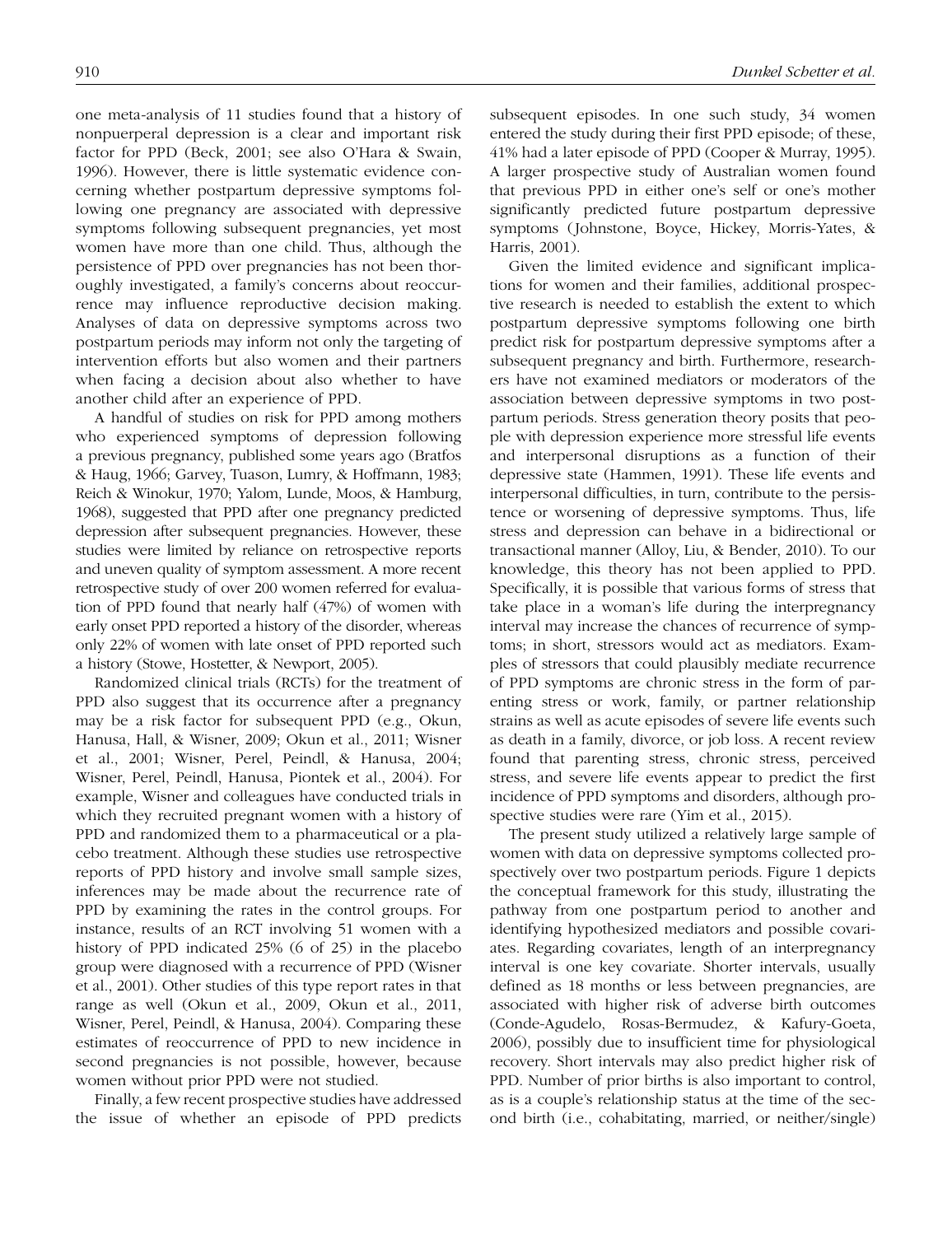

Fig. 1. Conceptual model of mediators and moderators of recurrent postpartum depression.

because these factors may contribute to a woman's overall stress burden during the interpregnancy interval. Women with more children and those who are single parents would be expected to have more stress. An additional covariate in this sample was whether the first and subsequent births involved the same or different fathers.

## The Current Study

The current study had two interrelated goals. First, because this is one of the first prospective studies on postpartum depressive symptoms following two different pregnancies, we sought to describe patterns of stability and change in symptoms. We hypothesized that maternal postpartum depressive symptoms following the birth of one child (index child) would be associated with more postpartum depressive symptoms after the birth of the next child (subsequent child). That is, we expected to see a fair degree of stability in mothers' experiences of postpartum depressive symptoms (or absence of them) from one postpartum period to a subsequent postpartum period. Thus, mothers who had symptoms after one pregnancy would be at increased risk to experience them again after a subsequent pregnancy. We also tested whether depressive symptoms would increase or decrease in number (reflecting severity of depressive symptoms) in a subsequent pregnancy. On the one hand, it may be more challenging to adjust after a subsequent birth when parenting at least one other young child, which would increase risk for depression. On the other hand, it is possible that women will experience fewer symptoms following a subsequent pregnancy because a woman's ability to cope and adjust to the demands of the postpartum period may

improve with experience. These goals were tested in a relatively large and highly diverse community sample using community participatory methods.

Our second goal was to test life stress as a possible mechanism explaining the association between depressive symptoms from one postpartum period to the next. We hypothesized that psychosocial stress in the interval between the index child's birth and the subsequent child's birth would mediate associations between depressive symptoms in the two postpartum periods. Thus, higher postpartum depressive symptoms following the index child's birth were expected to engender greater stress, which would in turn contribute to higher symptoms following the subsequent child's birth. We tested this hypothesis using bootstrapping tests of mediation.

## Methods

We utilized data from the Community and Child Health Network (CCHN), a five-site research network funded by The Eunice Kennedy Shriver National Institutes of Child Health and Human Development (NICHD) of the National Institutes of Health (NIH) that was formed to investigate disparities in maternal child health and improve the health of families (Ramey et al., 2015). The overall goal of CCHN was to gain new insights into disparities in maternal health and child development through communitybased participatory methods of research.

## *Participants*

The sample was drawn from the larger pool of participants in the CCHN study, which includes 2,510 mothers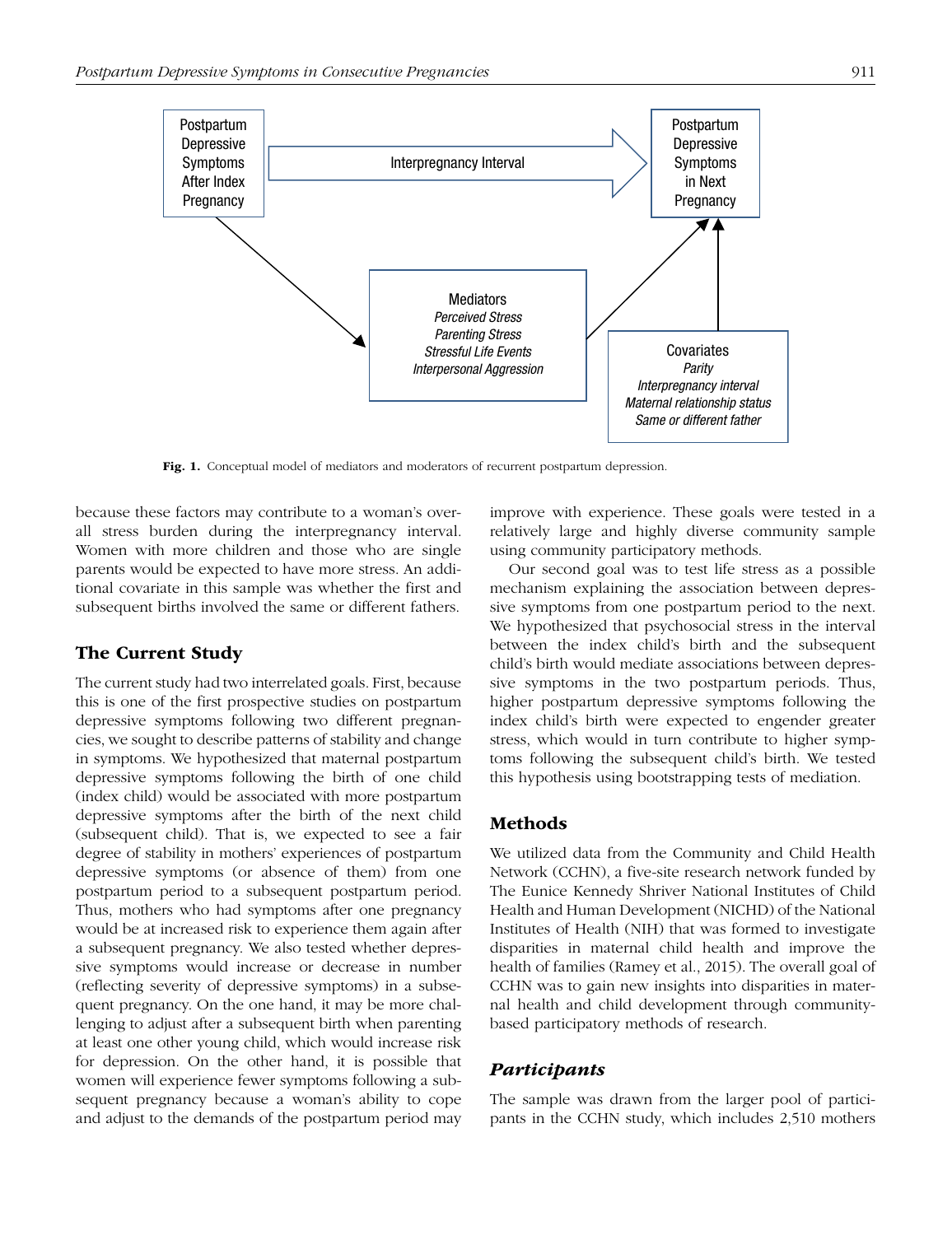and 1,436 of the fathers of their children. Eligibility criteria, recruitment procedures, and cohort demographic characteristics are described elsewhere (Dunkel Schetter et al., 2013; Ramey et al., 2015). Briefly, mothers were recruited just after the birth of a child in one of five study sites: Washington, D.C.; Baltimore, Maryland; Los Angeles County, California; Lake County, Illinois; and eastern North Carolina. The study catchment areas were predominantly low income. CCHN sampled only African American (54%), Latina (24%), and non-Hispanic White women (22%). Fathers were invited to participate and provided separate informed consent if mothers agreed verbally for the study staff to contact them; only maternal data are used for the current study.

Eighty-three percent of the mothers in the full CCHN cohort completed at least one of five possible follow-up study visits held at 6-month intervals between 6 months and 2 years after the birth of the index child (*n* = 2,089). During at least one of these visits, 372 participants (18%) reported that they were currently pregnant. Participants were also asked to contact study staff if they became pregnant again between study visits, and an additional 44 subsequent pregnancies were identified in this manner for a total of 416 subsequent pregnancies during the follow-up period. Most participants (*n* = 343, 82%) consented to continued participation in the subsequent pregnancy follow-up study and completed at least one study visit during or shortly after the subsequent pregnancy. The present sample includes only those women with subsequent pregnancies who completed a postpartum interview after the birth of the subsequent child  $(n =$ 228). A majority of the remaining 166 subsequent pregnancies were among women lost to follow-up ( $n = 142$ ). Another 12 women did not complete postpartum visits because the study ended before the P3 (third trimester) window opened. A few women withdrew from the study for reasons such as moving out of the study catchment area ( $n = 3$ ), death of the index child ( $n = 2$ ), stillbirth of the subsequent child  $(n=1)$ , miscarriage  $(n=4)$ , and lack of time/interest  $(n = 2)$ . There were no differences in terms of income, race/ethnicity, or cohabitation status between women with subsequent pregnancies who withdrew or were lost to follow-up and those with complete data included in the present sample. We also tested for differences in T1 depressive symptoms and there was no significant difference between the women with subsequent pregnancies who withdrew or were lost to followup (mean =  $4.80$ ,  $SD = 4.70$ ) and those who were included in the present study (mean  $= 4.79$ ,  $SD = 4.46$ ).

## *Procedures*

CCHN study visits occurred following a birth when the index children were approximately 1 month (T1), 6 months (T2), 12 months (T3), and 24 months (T5) of age with an additional telephone interview at 18 months (T4). Mothers who became pregnant again during this study period were interviewed during the second (P1) and third (P2) trimesters of their subsequent pregnancies and then 6 to 20 weeks after the birth of the subsequent child (P3). Interviews were conducted in English or Spanish in participants' homes, with attempts to match interviewer ethnicity to that of the participant.

#### *Measures*

**Depressive symptoms.** Participants completed the Edinburgh Postnatal Depression Scale (EPDS; Cox, Holden, & Sagovsky, 1987), a screening instrument validated for use during the first year postpartum. The EPDS assesses 10 common depressive symptoms (e.g., feeling sad or miserable, looking forward with enjoyment to activities, self-blame) experienced in the past 7 days. Items are rated on a 4-point scale ranging from 0 to 3, with higher ratings corresponding to greater symptoms, with total scores ranging from 0 to 30. This instrument was completed at T1 (after the birth of the index child) and P3 (after the birth of the subsequent child). Participants had the option of completing the EPDS verbally or by written questionnaire to enhance open responding and confidentiality in the home if others were present. Cronbach's  $\alpha$  for this measure was .83 at both T1 and P3. Means and ranges for these and other key variables are presented in Table 1.

*Perceived stress.* Perceived stress was measured at T3 using the 10-item brief version of the Perceived Stress Scale (Cohen, Kamarck, & Mermelstein, 1983). Responses to the 10 items were each rated on a scale ranging from 1 (*never*) to 5 (*almost always*) and summed after reversecoding positively worded items. In the current study, Cronbach's α was .85.

*Parenting stress.* Parenting stress was assessed at T3 using the 36-item short form of the Parenting Stress Index (PSI; Abidin, 1983), which includes subscales that measure mother's distress, impaired interaction with child, and level of difficulty of infant's behavior. All questions were coded on a 1 to 5 response scale, such that a higher score relates to more parenting stress, and when summed, the composite score has a possible range of 36 to 180. Cronbach's α for this measure was .92.

**Life events.** A life events checklist adapted from epidemiologic mental health research and used in several past maternal studies (Parker Dominguez, Dunkel Schetter, Mancuso, Rini, & Hobel, 2005) was administered at T3. Participants reported whether each of 24 events occurred in the past year and how negative or positive the impact of each event was. For the current analyses, we scored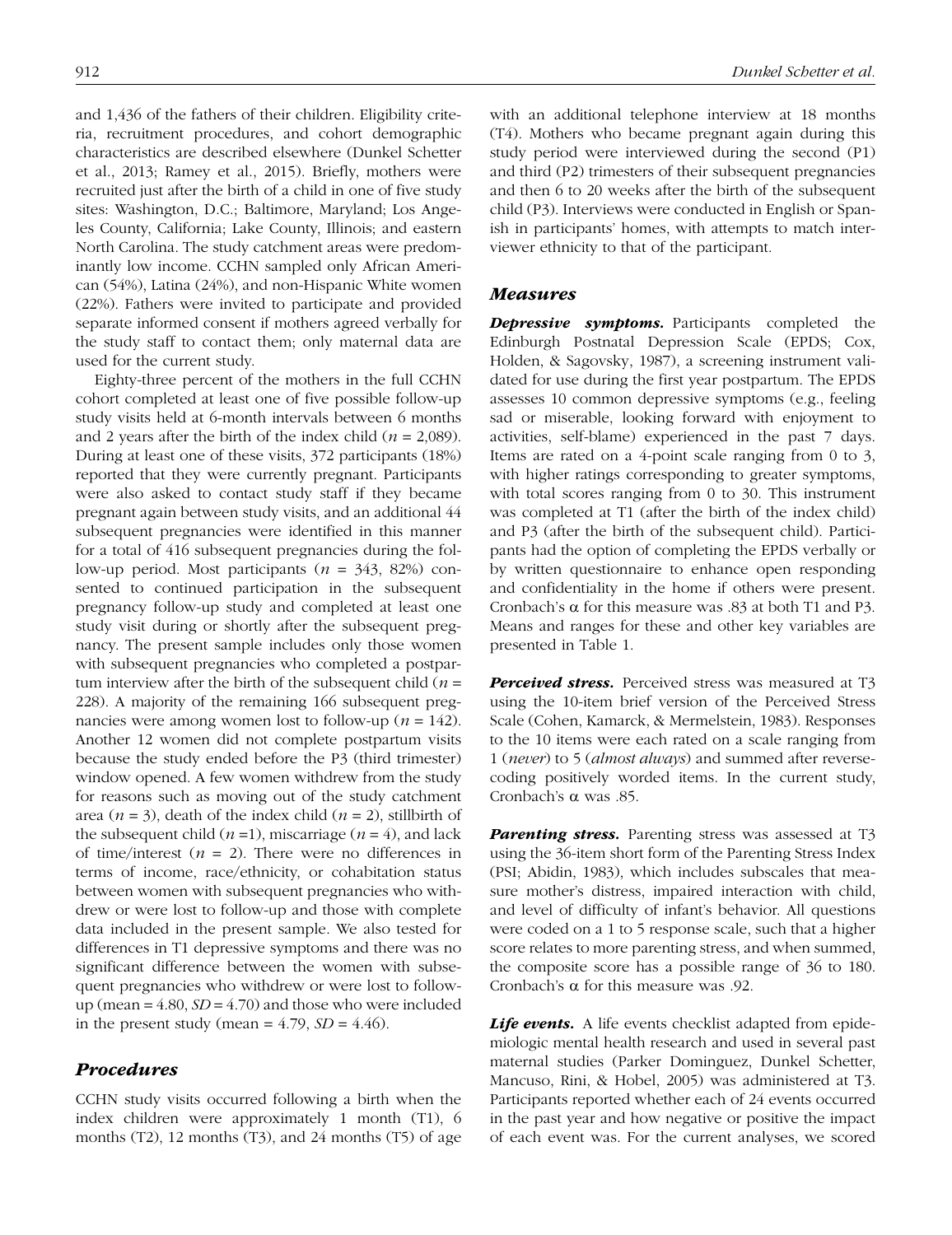**Table 1.** Sample Descriptive Information ( $n = 228$ )

| Variables                                | Range     | M     | SD    |
|------------------------------------------|-----------|-------|-------|
| Postpartum depressive<br>symptoms (EPDS) |           |       |       |
| First (index) pregnancy                  | $0 - 18$  | 4.79  | 446   |
| Second (subsequent)<br>pregnancy         | $0 - 20$  | 4 1 2 | 4.47  |
| Interpregnancy interval (in<br>weeks)    | $9 - 142$ | 56.86 | 28.97 |
| Life stress mediators                    |           |       |       |
| Parenting Stress Index                   | 37–128    | 67.19 | 17.69 |
| Perceived stress score                   | $0 - 32$  | 14.23 | 6.08  |
| Life event count                         | $0 - 12$  | 3.67  | 2.83  |
| Interpersonal violence score             | $5 - 17$  | 6.20  | 2.09  |

Note: EPDS = Edinburgh Postnatal Depression Scale.

the total number of life events only (Life Event Count) with a range of 0 to 24.

**Interpersonal violence.** A modified version of a standard screener for family violence was administered to mothers at T3. The HITS includes four items related to physical Hurt, Insult, Threats, and Screaming (Sherin, Sinacore, Li, Zitter, & Shakil, 1998), plus an additional item regarding domination or emotional control (O'Campo, Caughy, & Nettles, 2010). Participants were asked how often the baby's father, a partner, or anyone else in the household engaged in these actions towards her during the past year and responded using a 5-point frequency format (1 = *never* to 5 = *frequently*), with responses summed for a total score from 5 to 25. Cronbach's α was .74.

*Covariates.* In testing the mediation models, all analyses controlled for four covariates: (1) parity (coded as 0 if the index child was the woman's first birth child and 1 if she had given birth to any child preceding the index child); (2) the interpregnancy interval, or number of weeks between the index child's birth and the first day of the last menstrual period before the subsequent pregnancy; (3) mothers' relationship status at 1 year postpartum (e.g., if she was married or cohabiting, or neither/single); and (4) whether or not the subsequent child pregnancy was with the same father or a different father as the index child. Within our current sample, 51% of mothers reported that the index child was their first born; for 33% of mothers, the index child was their second born child, and the index child was the third born child for 15% of mothers. Most mothers (93%) reported that the subsequent child pregnancy was with the same father as the index child pregnancy. Notably, a sizeable minority of mothers (31%) reported that they were neither married nor cohabiting at the 12-month interview, but a majority were (69%).

## Results

Table 2 presents zero-order correlations between variables. Postpartum depressive symptom scores in each of two subsequent pregnancies were significantly, though modestly, correlated,  $r(226) = 0.33$ ,  $p = 0.001$ . A paired-samples *t* test found that there was a decrease in symptoms from one postpartum period to the next,  $t(227) = 1.96$ ,  $p = 0.051$ . Moreover, there was a great deal of heterogeneity in patterns of change. Specifically, 36% of the sample (81 women) showed a decrease in depressive symptoms over two postpartum periods. Another 20% of the sample (46 women) reported depressive symptom scores that were identical, and for 44% of the sample (101 women), depressive symptoms increased. Regardless of whether scores increased or decreased, 76% of the sample (173 women) had a negligible change in depressive symptoms (fewer than 5 points difference on the EPDS) from one postpartum period to the next. In the initial postpartum period, 13% of the sample (29 women) had clinically significant depressive symptoms (EPDS  $> 11$ ) and 11% of the sample (25 women) had clinically significant symptoms in the subsequent postpartum period.

When we compared clinical cutoff categories between postpartum periods, 9% of the sample (21 women) showed clinically significant depressive symptoms after the index but not subsequent pregnancy, and 7.5% of the sample (17 woman) showed clinically significant symptoms in the second but not first postpartum period. Another 3.5% (eight women) showed clinically significant symptoms at both postpartum periods. Thus, the majority of the sample (80%) was nondepressed at both intervals. Finally, 8 of 29, or 28%, of the women who had clinically significant PPD after the initial pregnancy had clinically significant PPD after the subsequent pregnancy.

One reason why postpartum depressive symptoms might show an average decline from one postpartum period to the next is that women who experienced PPD after one pregnancy might not choose to have subsequent children. However, we did not find support for this possibility. Within the full sample of 2,171 women who participated in the T1 interview but did not provide data during or after a subsequent pregnancy, 206 women (9.5%) showed clinically significant depressive symptoms after the index pregnancy. This rate is lower than the 13% rate found in the sample that was followed through a subsequent pregnancy and that reported on PPD depressive symptoms at both occasions. Thus, the evidence is counter to the possibility that women with PPD following the birth of the index child were less likely to have another child.

The second main goal of the study was to identify variables that might mediate associations between depressive symptoms over two pregnancies. We specifically sought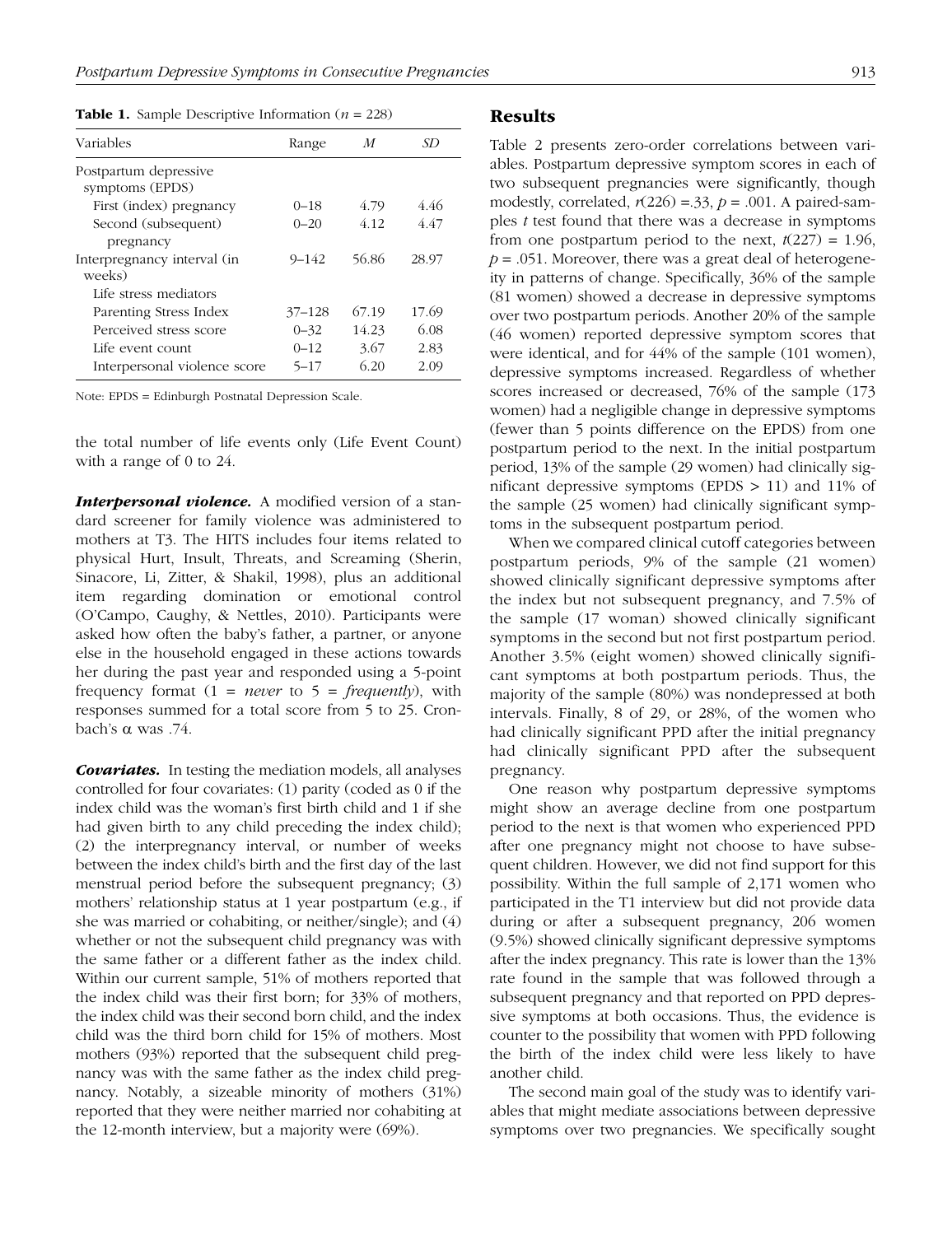|         | Variables                                 |          | 2        | 3         | 4        | 5        | 6      |        | 8      | 9         |  |  |
|---------|-------------------------------------------|----------|----------|-----------|----------|----------|--------|--------|--------|-----------|--|--|
|         | T1 depressive symptoms                    |          |          |           |          |          |        |        |        |           |  |  |
|         | P3 depressive symptoms                    | $.33***$ |          |           |          |          |        |        |        |           |  |  |
| 3       | T <sub>3</sub> Parenting Stress Index     | $.29***$ | $.40***$ |           |          |          |        |        |        |           |  |  |
|         | T3 perceived stress score                 | $.33***$ | $.43***$ | $.40***$  |          |          |        |        |        |           |  |  |
|         | T <sub>3</sub> life event count           | $.27***$ | $.27***$ | $.11^{+}$ | $.32***$ |          |        |        |        |           |  |  |
| $\circ$ | T3 interpersonal violence score           | $.28***$ | $.30***$ | $.26***$  | $.33***$ | $.38***$ |        |        |        |           |  |  |
|         | Parity                                    | $.19**$  | .03      | $.12*$    | .06      | .07      | .10    |        |        |           |  |  |
| 8       | Interpregnancy interval (weeks)           | $-.12*$  | $-.04$   | $-.01$    | $-.02$   | .01      | .01    | $-.07$ |        |           |  |  |
| 9       | T <sub>3</sub> mother relationship status | $-.06$   | $-.10$   | $-.13*$   | $.17**$  | $-.10+$  | $-.06$ | $-.04$ | .03    |           |  |  |
| 10      | Different father (T1 to P3)               | .02      | .03      | .04       | $.16**$  | .10      | .04    | $-.03$ | $.12*$ | $-.26***$ |  |  |

Table 2. Bivariate Correlations Among Key Study Variables (*n* = 228)

Note: Parity is coded as  $0 =$  index child is first child and  $1 =$  mother had other children prior to index child. T3 mother relationship status is coded as 0 = not married/not cohabitating and 1 = married/cohabitating. Different father is coded as 0 = same father for index and subsequent pregnancy and 1 = different father for index and subsequent pregnancy.

 $^{+}p$  < .10.  $^{*}p$  < .05.  $^{*}p$  < .01.  $^{***}p$  < .001.

to test a stress generation model in which depression after one pregnancy contributed to greater life stress or interpersonal dysfunction, which then predicted more depressive symptoms following the subsequent pregnancy. In order to test this question, we performed bias-corrected bootstrapping tests of mediation to estimate confidence intervals (CIs) using the Statistical Package for the Social Sciences (SPSS) macro described by Preacher and Hayes (2008), with index child postpartum depressive symptoms as our predictor and subsequent child postpartum depressive symptoms as the outcome variable. This approach uses bias-corrected bootstrapping techniques, a nonparametric method based on resampling with replacement, to estimate CIs. Bootstrapping adjusts for uneven sampling distribution of indirect effects (Preacher & Hayes, 2008) and is considered superior to normal theory tests for estimation of indirect effects (Hayes, 2009).

We tested four possible stressors as mediators, all of which were measured in the postpartum interview conducted 1 year following the index child's birth. These mediators were as follows: perceived stress, parenting stress, number of stressful life events over the preceding year, and interpersonal violence/aggression over the preceding year. Each mediator was tested in a separate model (four models run in total), each with the same four covariates included (number of previous pregnancies/ births, maternal relationship status at 1 year postpartum, whether the two pregnancies had the same father, and interpregnancy interval in months). All four of these mediators passed the full mediation test (yielding 95% bias-corrected and accelerated bootstrap CIs not containing zero), specifically 95% CI for parenting stress = [0.05, 0.19], with a relative indirect effect (ratio of indirect effect to the total effect) =  $0.34$  ( $n = 169$ ); 95% CI for perceived stress =  $[0.04, 0.18]$ , with a relative indirect effect = .32 (*n* = 178); 95% CI for life event count = [0.01, 0.10], with a relative indirect effect =.12 ( $n = 178$ ); and 95% CI for intimate partner aggression  $=[0.02, 0.11]$ , with a relative indirect effect = .19 ( $n = 172$ ). None of the four covariates was significant, and results were the same whether we included them in the model or dropped them.

In summary, each mediator explained a significant proportion of the variance linking depression following the birth of the index child to depression following the birth of the subsequent child. The largest indirect effects emerged for parenting stress and perceived stress, which were comparable in magnitude, whereas the life event count had the weakest indirect effect. According to these effect sizes, approximately one-third of the total effect of depression at the first assessment (following the birth of the index child) on depression at the next assessment (following the subsequent child) was mediated by parenting stress and perceived stress measured 1 year after the index child's birth.

## Discussion

This study is among the first to prospectively examine postpartum depressive symptoms following two pregnancies. We found indications of stability from one postpartum interval to the next, with most women showing only small changes in depressive symptoms. However, there was also considerable variation within the sample in terms of whether symptoms increased or decreased, with an overall trend of symptoms decreasing slightly from one postpartum period to the next. A total of 24% of the sample had symptoms above clinical cutoffs after at least one of the two pregnancies. Thus, one in four women would warrant follow-up during the next pregnancy and postpartum period. Furthermore, among those with elevated PPD symptoms following one birth, 28% had a recurrence of clinically significant PPD symptoms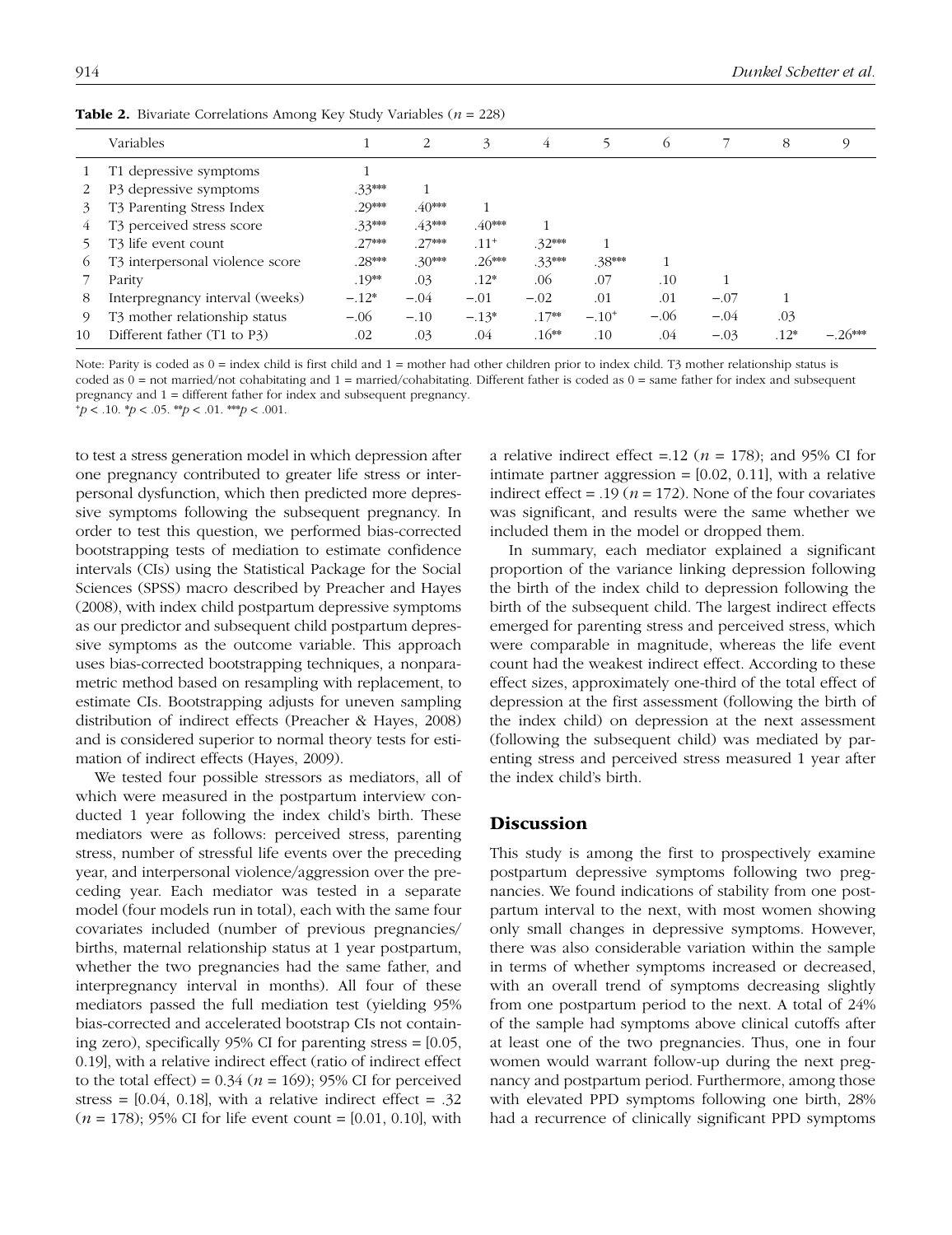following their next birth. Of note, this study is one of the first to examine PPD recurrence in a lower income, diverse, community-based sample. Therefore, our estimates of PPD are relevant to a wider range of women in the population as compared to most prior studies.

In addition, this is the first study to test several forms of psychosocial stress assessed between births as potential mediators of recurrent PPD symptoms. We found that women who reported more depressive symptoms following the birth of one child were at risk of experiencing more stress thereafter, such as parenting and interpersonal difficulties, and these interpregnancy-interval stressors, in turn, exacerbated risk of depressive symptoms following a subsequent pregnancy. When each stress factor was tested separately, all four (perceived stress, parenting stress, stressful life events, and interpersonal aggression) measured at 1 year following the first birth emerged as mediators of the association between depressive symptoms over two consecutive postpartum periods. As would be expected, there were small to moderate associations among the four forms of stress, suggesting that they occurred independently as well as in combination (Dunkel Schetter et al., 2013). Thus, our findings strongly support the stress generation model and are consistent with prior evidence for nonpregnant samples.

One other mechanism possibly linking depressive symptoms following consecutive pregnancies is the possibility of stable physiological factors such as hormonal changes and maternal chronic inflammation. Also, recent work suggests that stress hormones, including products of the hypothalamic–pituitary–adrenal axis, may underlie the association between stress and PPD found in the present study (Bloch, Daly, & Rubinow, 2003; de Rezende et al., 2016; Gobinath, Mahmoud, & Galea, 2014; Jolley, Elmore, Barnard, & Carr, 2007). These mechanisms deserve investigation, as do any genetic bases for them.

As in all correlational studies, many other factors may be involved as alternative explanations; accordingly, some key confounds—interpregnancy interval, relationship status, and prior births—were controlled in these analyses. However, we did not control for additional factors in women's lives in the interpregnancy interval such as changes in employment, or health or developmental issues in the index child. Nonetheless, these results are consistent with the interpretation that depression following one pregnancy increases risk for depression after the next and that greater stress of many kinds is one pathway whereby this occurs. Randomized controlled intervention studies that aim to reduce the many possible forms of stress between pregnancies can further address issues of causality.

One of the plausible reasons that depressive symptoms might decline from pregnancy to pregnancy is that women who experienced PPD after one pregnancy might choose not to have subsequent children, or be less likely to be retained in our sample for other reasons. We did not find support for these possibilities. The rate of PPD was lower in the full CCHN subgroup of women who enrolled in the study but were not in the subsequent pregnancy cohort (9.5%) as compared to women in this cohort (13%). Thus, the evidence does not appear to support the possibility that women with PPD following the birth of the index child were less likely to have another child or more likely to drop out. In addition, CCHN did a fairly good job of following women during the 2 years following a birth, and followed most women even longer, so differential loss in the subsequent pregnancy cohort is unlikely.

The strengths of the study include the prospective longitudinal design along with the rare observation of two postpartum periods and in a relatively large sample. Another positive feature of the study is that this sample is predominantly low income, with a majority composed of women of color (Hispanic/Latino or African American Black), thereby adding to our understanding of a wider range of women during postpartum than much of prior research. The study was conducted with community partnership methods that enhanced recruitment, retention, rapport, and insight into the issues studied. In addition, the large and psychometrically strong set of measures available in this dataset is valuable for testing stress mediation. Although this article does not focus on resilience, another CCHN paper examined PPD among African American mothers (Cheadle et al., 2015), indicating that two resilience factors, spirituality and religiosity, predict lower risk of PPD.

Limitations of the study are perhaps that clinical diagnoses were not studied; rather, the study used a standardized PPD screening tool to obtain a continuous measure of depressive symptoms. However, the screener used (the EPDS) is the worldwide "gold standard" for prenatal and postnatal depression screening and is well-validated for studying PPD. Moreover, even subclinical elevations in depressive symptoms have implications for parenting and a mother's functioning in multiple roles (Moehler, Brunner, Wiebel, Reck, & Resch, 2006; Tanner Stapleton et al., 2012). Many researchers feel that symptom measures, in and of themselves, are valuable when viewed in concert with studies of clinical diagnoses in more severely depressed women.

Of note, the depressive symptom screening measure used here is also appropriate for new fathers. Emerging research indicates that fathers experience depression following birth at much higher rates compared to men in the general population (Garfield et al., 2014; Paulson & Bazemore, 2010). Thus, consideration of predictors and mechanisms of depression in fathers (Bamishigbin et al.,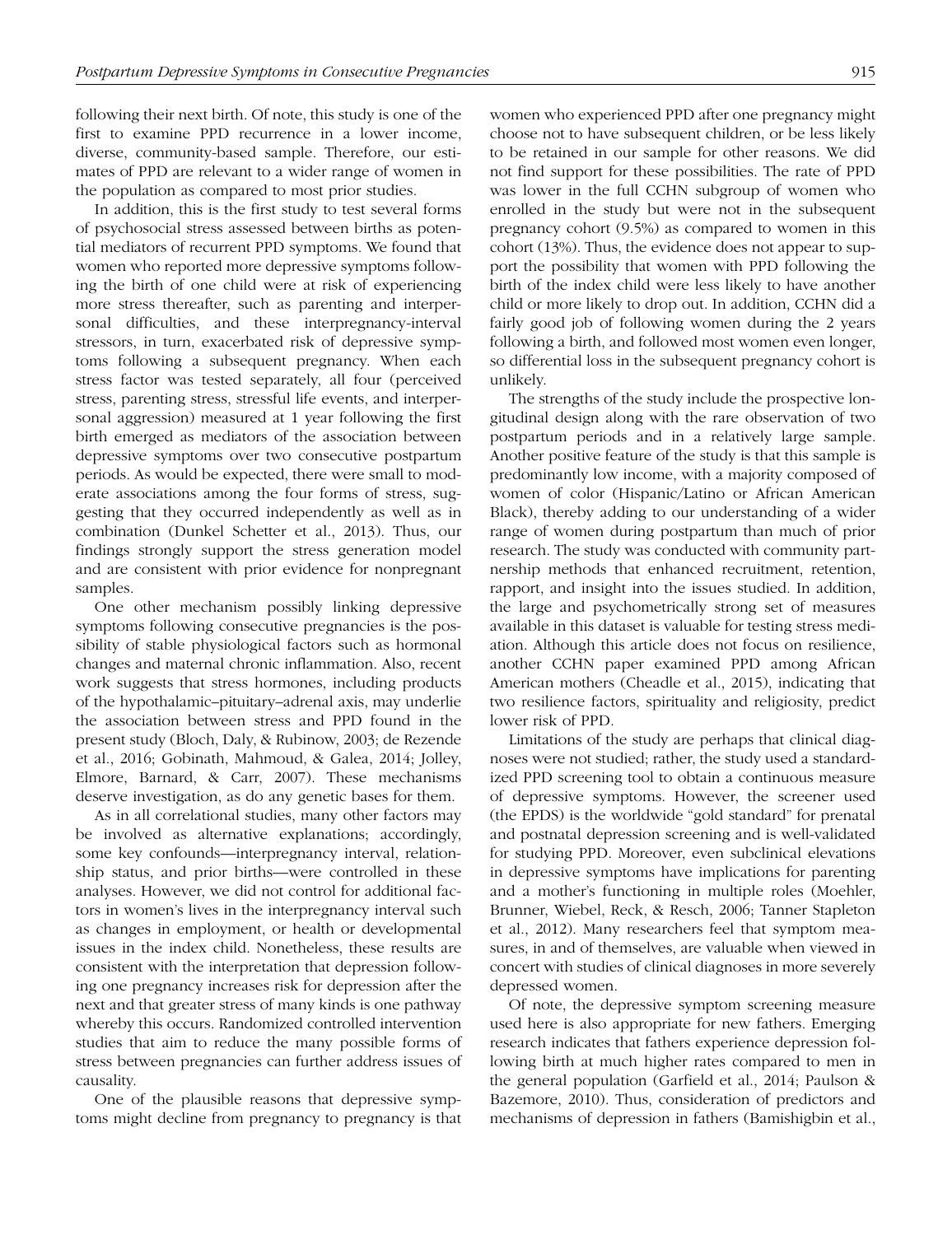2016; Wee, Skouteris, Pier, Richardson, & Milgrom, 2011) and in both parents simultaneously following birth (Pinheiro et al., 2006; Saxbe et al., under review) warrant attention as well as research on maternal PPD risk. Our finding that stress appears to mediate associations between depressive symptoms following two pregnancies may be relevant to fathers as well, given that parenting stress, perceived stress, and life event stress may all be shared within couples. We also identified intimate partner violence as a mediator, suggesting that fathers who are aggressive toward their partners may contribute to the persistence of depressive symptoms across multiple pregnancies.

Recent and widely publicized consensus reports call for screening all women for prenatal and postpartum depressive symptoms due to the epidemic nature of this problem and the seriousness of the consequences. Our findings point to the possibility that such screening should also take into account not only a history of depression before pregnancy but also symptoms of PPD following earlier pregnancies and sources of life stress (including life events, parenting stress, and intimate partner aggression) between pregnancies.

The most promising intervention for depression is cognitive-behavioral therapy, which can be delivered to women with a history of depression. For those who have been previously treated, refresher therapy may be advisable (Butler, Chapman, Forman, & Beck, 2006). In addition, there are now promising web-based versions of cognitive-behavioral therapy (Craske et al, 2009; Craske et al., 2011). A critical issue is the timing of treatment. Ideally, we need to prepare women for pregnancy by screening and providing treatment for affective disorders prior to conception. In fact, a population-wide approach to depression screening and treatment is now seeing some progress (Siu et al., 2016). Insurance coverage for mental health treatment in young women before a first pregnancy (preconception prevention) stands to contribute substantially to reducing the prevalence of PPD, as do mental health parity laws that ensure psychological treatment is made widely available.

In closing, this study fills gaps in understanding the pattern of depressive symptoms over pregnancies and their mediators in a diverse population. In light of the worldwide burden of depression in general (Whiteford et al., 2013) and the specific burden of depression for mothers of an infant, it behooves us to make use of this new evidence if we are to increase the health of mothers, fathers, and their children. How might we do that? First, informing women of the facts and findings regarding risks for PPD based on solid evidence is of utmost importance, before they become pregnant, during pregnancy, and also following delivery when symptoms may emerge at home. Second, widespread screening efforts are justified beginning during pregnancy and continuing through postpartum, but such practices must be followed up by clinical diagnosis and effective treatment, both of which are far too often lacking in the healthcare system in the United States presently. We know of one incident in which a mother who had a preconception history of depression was screened in a major medical center within 48 hours of her birth, but the follow-up to the screening was inadequate and insensitive. This should not be the case. We must do better to attend to the needs of mothers sensitively and comprehensively if we are to make inroads into this problem. Finally, our data suggest that among the women most at risk of PPD are mothers who had depressive symptoms following a prior birth, particularly when life stress is also elevated during the interpregnancy interval. Therefore, efforts to monitor and assist these women can begin before they give birth.

#### Acknowledgments

This paper is based on data from CCHN, supported through cooperative agreements with the Eunice Kennedy Shriver National Institute of Child Health and Human Development (NICHD; U HD44207, U HD44219, U HD44226, U HD44245, U HD44253, U HD54791, U HD54019, U HD44226-05S1, U HD44245-06S1, and R03 HD59584) and the National Institute for Nursing Research (NINR; U NR008929). The members of CCHN are as follows: (Baltimore, Maryland) Baltimore City Healthy Start, Johns Hopkins University; community principal investigator (PI), M. Vance; academic PI, C. S. Minkovitz; coinvestigators, P. O'Campo and P. Schafer; project coordinators, N. Sankofa and K. Walton. (Lake County, Illinois) Lake County Health Department and Community Health Center, the North Shore University Health System; community PI, K. Wagenaar; academic PI, M. Shalowitz; co-investigators, E. Adam and G. Duncan\*, A. Schoua-Glusberg, C. McKinney, T. McDade, and C. Simon; project coordinator, E. Clark-Kauffman. (Los Angeles, California) Healthy African American Families, Cedars-Sinai Medical Center, University of California, Los Angeles; community PI, L. Jones; academic PI, C. Hobel; co-PIs, C. Dunkel Schetter and M. C. Lu; co-investigator, B. Chung; project coordinators, F. Jones, D. Serafin, and D. Young. (North Carolina) East Carolina University, North Carolina Division of Public Health, North Carolina Eastern Baby Love Plus Consortium, University of North Carolina, Chapel Hill; community PIs, S. Evans, J. Ruffin, and R. Woolard; academic PI, J. Thorp; coinvestigators, J. DeClerque, C. Dolbier, and C. Lorenz; project coordinators, L. S. Sahadeo and K. Salisbury. (Washington, D.C.) Virginia Tech Carilion Research Institute, Virginia Tech, Washington Hospital Center, Developing Families Center; community PI, L. Patchen; academic PI, S. L. Ramey; academic co-PI, R. Gaines Lanzi; co-investigators, L. V. Klerman, M. Miodovnik, C. T. Ramey, and L. Randolph; project coordinator, N. Timraz; community coordinator, R. German. (Data Coordination and Analysis Center [DCAC], Pennsylvania State University) PI, V. M. Chinchilli; co-investigators, R. Belue, G. Brown Faulkner\*, M. Hillemeier, I. Paul, and M. L. Shaffer;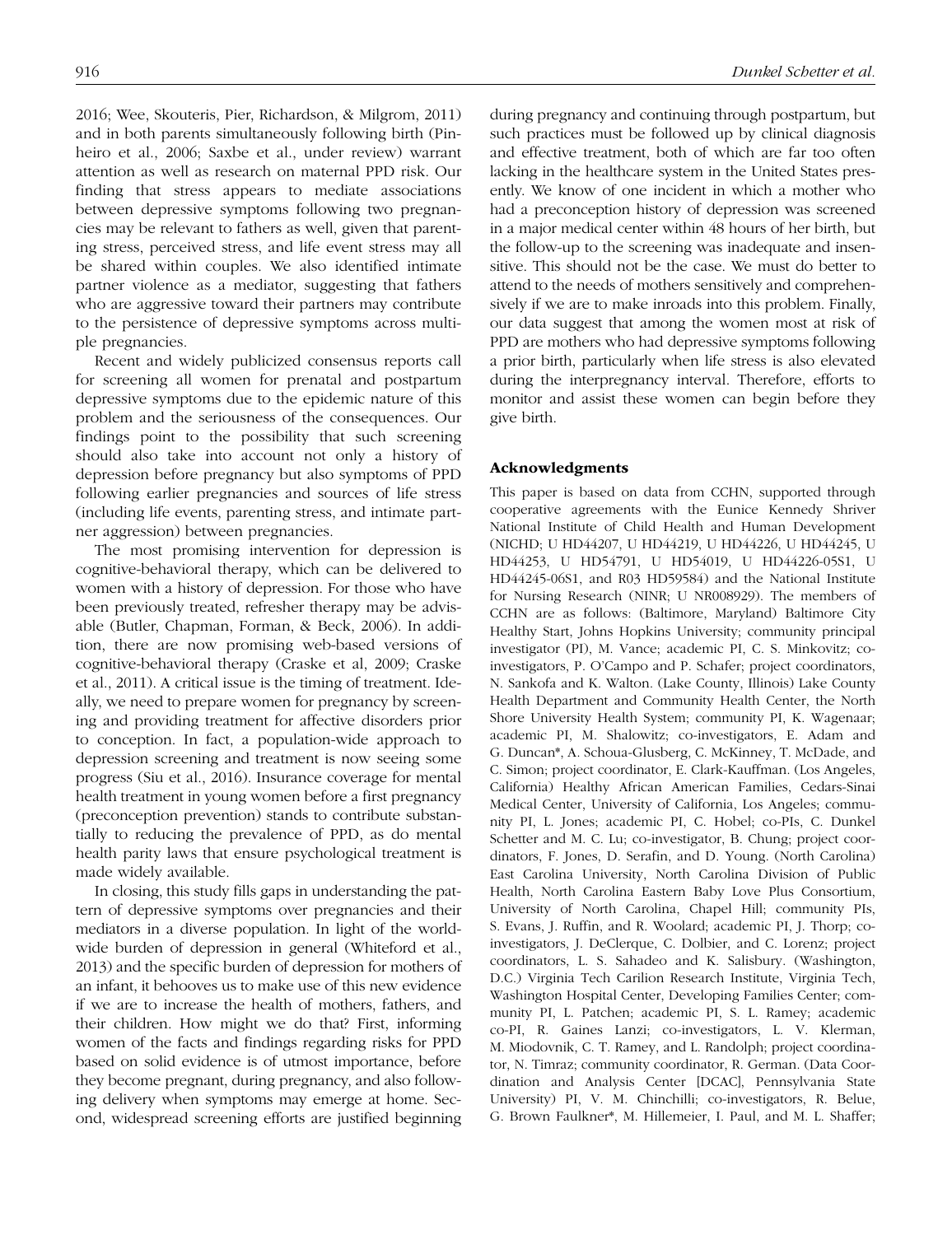project coordinator, G. Snyder; biostatisticians, E. Lehman and C. Stetter; data managers, J. Schmidt, K. Cerullo, and S. Whisler; programmers, J. Fisher, J, Boyer, and M. Payton. (NIH) Program scientists, V. J. Evans and T. N.K. Raju, Eunice Kennedy Shriver National Institute of Child Health and Human Development; L. Weglicki, National Institute of Nursing Research; program officers, M. Spittel\* and M. Willinger, NICHD; Y. Bryan\*, NINR. (Steering Committee Chairs) M. Phillippe (University of Vermont) and E. Fuentes-Afflick\* (University of California–San Francisco School of Medicine). \*Indicates those who participated in only the planning phase of the CCHN.

## Declaration of Conflicting Interests

The authors declared that they had no conflicts of interest with respect to their authorship or the publication of this article.

#### References

- Abidin, R. R. (1983). *The Parenting Stress Index*. Charlottesville, VA: Pediatric Psychology Press.
- Abrams, L. S., & Curran, L. (2007). Not just a middle-class affliction: Crafting a social work research agenda on postpartum depression. *Health & Social Work*, *32*(4), 289–296.
- Alloy, L. B., Liu, R. T., & Bender, R. E. (2010). Stress generation research in depression: A commentary. *International Journal of Cognitive Therapy*, *3*(4), 380.
- American Psychiatric Association. (2013). *Diagnostic and statistical manual of mental disorders* (5th ed.). Arlington, VA: American Psychiatric Publishing.
- Bamishigbin, O. N., Dunkel Schetter, C., Guardino, C. M., Stanton, A. L., Schafer, P., Shalowitz, M., Gaines Lanzi, R., Thorp, J., Raju, T., & the Community Child Health Network. (2016). Risk, resilience, and depressive symptoms in lowincome African American fathers. *Cultural Diversity and Ethnic Minority Psychology*.
- Beck, C. T. (2001). Predictors of postpartum depression. *Nursing Research*, *50*(5), 275–285.
- Bloch, M., Daly, R. C., & Rubinow, D. R. (2003). Endocrine factors in the etiology of postpartum depression. *Comprehensive Psychiatry*, *44*(3), 234–246.
- Bratfos, O., & Haug, J. O. (1966). Puerperal mental disorders in manic-depressive females. *Acta Psychiatrica Scandinavica*, *42*(3), 285–294.
- Butler, A. C., Chapman, J. E., Forman, E. M., & Beck, A. T. (2006). The empirical status of cognitive-behavioral therapy: A review of meta-analyses. *Clinical Psychology Review*, *26*(1), 17–31.
- Cheadle, A. C., Dunkel Schetter, C., Lanzi, R. G., Vance, M. R., Sahadeo, L. S., Shalowitz, M. U., & the Community Child Health Network. (2015). Spiritual and religious resources in African American women protection from depressive symptoms after childbirth. *Clinical Psychological Science*, *3*(2), 283–291.
- Cohen, S., Kamarck, T., & Mermelstein, R. (1983). A global measure of perceived stress. *Journal of Health and Social Behavior*, *24*(4), 385–396.
- Conde-Agudelo, A., Rosas-Bermudez, A., & Kafury-Goeta, A. C. (2006). Birth spacing and risk of adverse perinatal outcomes: A meta-analysis. *Journal of the American Medical Association*, *295*(15), 1809–1823.
- Cooper, P., & Murray, L. (1995). Course and recurrence of postnatal depression. Evidence for the specificity of the diagnostic concept. *The British Journal of Psychiatry*, *166*(2), 191–195.
- Cox, J. L., Holden, J. M., & Sagovsky, R. (1987). Detection of postnatal depression. Development of the 10-item Edinburgh Postnatal Depression Scale. *The British Journal of Psychiatry*, *150*(6), 782–786.
- Craske, M. G., Rose, R. D., Lang, A., Welch, S., Campbell-Sills, L., Sullivan, G., Sherbourne, C., Bystritsky, A., Stein, M. B., & Roy-Byrne, P. P. (2009). Computer-assisted delivery of cognitive-behavioral therapy for anxiety disorders in primary care settings. *Depression and Anxiety*, *26*, 235–242.
- Craske, M. G., Stein, M. B., Sullivan, G., Sherbourne, C., Bystritsky, A., Rose, D., . . . Roy-Byrne, P. (2011). Disorder specific impact of CALM treatment for anxiety disorders in primary care. *Archives of General Psychiatry*, *68*, 378–388.
- de Rezende, M. G., Garcia-Leal, C., de Figueiredo, F. P., de Carvalho Cavalli, R., Spanghero, M. S., Barbieri, M. A., . . . Del-Ben, C. M. (2016). Altered functioning of the HPA axis in depressed postpartum women. *Journal of Affective Disorders*, *193*, 249–256.
- Dunkel Schetter, C., Schafer, P., Lanzi, R. G., Clark-Kauffman, E., Raju, T. N. K., & Hillemeier, M. M. (2013). Shedding light on the mechanisms underlying health disparities through community participatory methods: The stress pathway. *Perspectives on Psychological Science*, *8*(6), 613–633.
- Garfield, C. F., Duncan, G., Rutsohn, J., McDade, T. W., Adam, E. K., Coley, R. L., & Chase-Lansdale, P. L. (2014). A longitudinal study of paternal mental health during transition to fatherhood as young adults. *Pediatrics*, *133*(5), 836–843.
- Garvey, M. J., Tuason, V. B., Lumry, A. E., & Hoffmann, N. G. (1983). Occurrence of depression in the postpartum state. *Journal of Affective Disorders*, *5*(2), 97–101.
- Gavin, N. I., Gaynes, B. N., Lohr, K. N., Meltzer-Brody, S., Gartlehner, G., & Swinson, T. (2005). Perinatal depression: A systematic review of prevalence and incidence. *Obstetrics & Gynecology*, *106*(5, pt 1), 1071–1083.
- Gobinath, A. R., Mahmoud, R., & Galea, L. A. (2014). Influence of sex and stress exposure across the lifespan on endophenotypes of depression: Focus on behavior, glucocorticoids, and hippocampus. *Front Neuroscience*, *8*, 420.
- Hahn-Holbrook, J., Haselton, M. G., Dunkel Schetter, C., & Glynn, L. M. (2013). Does breastfeeding offer protection against maternal depressive symptomatology? *Archives of Women's Mental Health*, *16*(5), 411–422.
- Halbreich, U., & Karkun, S. (2006). Cross-cultural and social diversity of prevalence of postpartum depression and depressive symptoms. *Journal of Affective Disorders*, *91*(2–3), 97–111.
- Hammen, C. (1991). Generation of stress in the course of unipolar depression. *Journal of Abnormal Psychology*, *100*(4), 555–561.
- Hayes, A. F. (2009). Beyond Baron and Kenny: Statistical mediation analysis in the new millennium. *Communication Monographs*, *76*(4), 408–420.
- Horowitz, J. A., & Goodman, J. H. (2005). Identifying and treating postpartum depression. *Journal of Obstetric, Gynecologic, & Neonatal Nursing*, *34*(2), 264–273.
- Johnstone, S. J., Boyce, P. M., Hickey, A. R., Morris-Yates, A. D., & Harris, M. G. (2001). Obstetric risk factors for